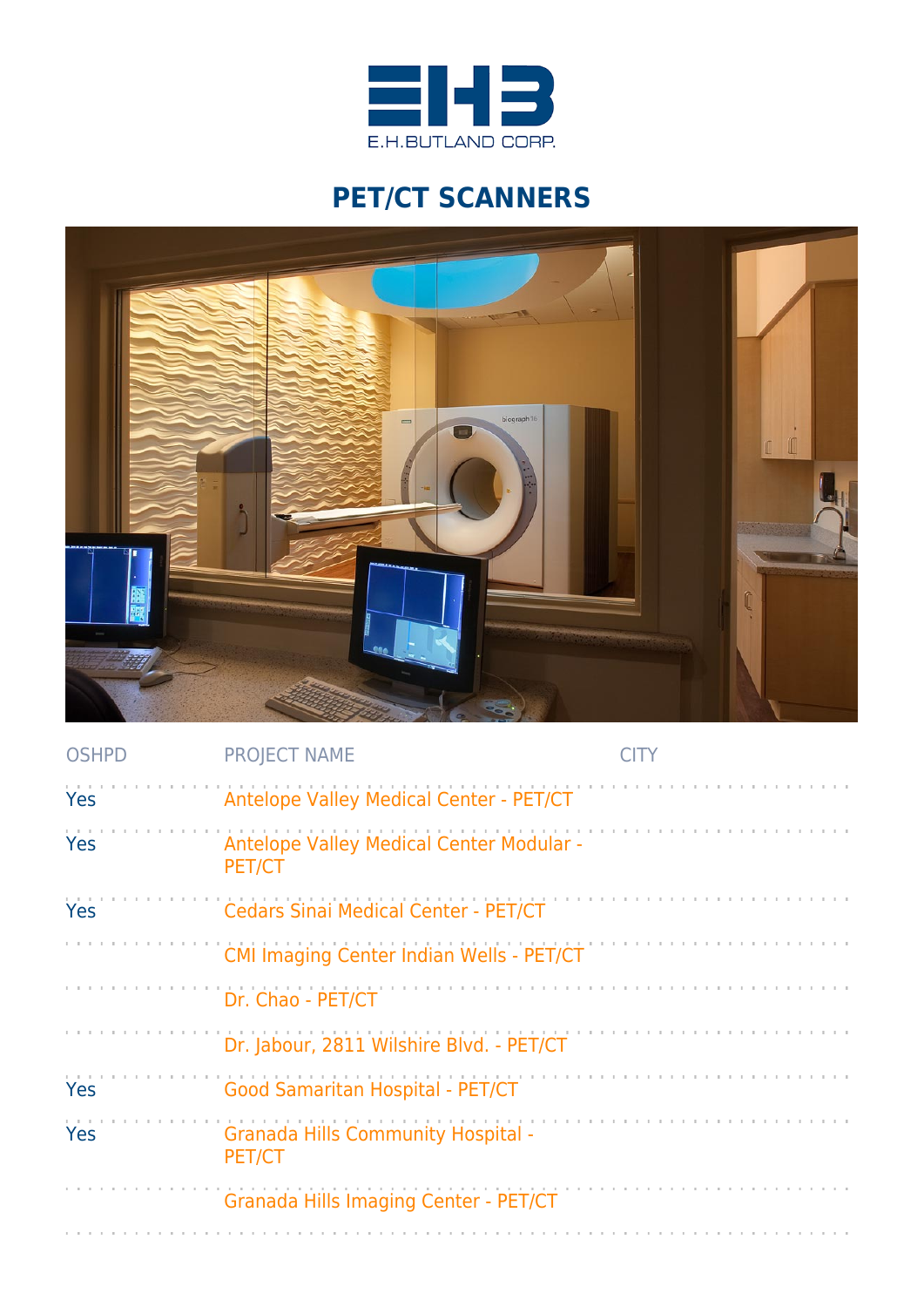| <b>OSHPD</b> | <b>PROJECT NAME</b>                                | <b>CITY</b>     |
|--------------|----------------------------------------------------|-----------------|
|              | Health West Partners, Balboa Blvd. -<br>PET/CT     |                 |
|              | Health West Partners, Indian Wells -<br>PET/CT     |                 |
|              | Health West Partners, Indio - PET/CT               |                 |
|              | Health West Partners, Tucson - PET/CT              |                 |
|              | Huntington Hospital Outpatient Imaging -<br>PET/CT |                 |
|              | Insight Health, SVF PET Center - PET/CT            |                 |
| Yes          | Methodist Hospital, Arcadia - PET/CT               |                 |
|              | <b>Oasis Radiology - PET/CT</b>                    |                 |
|              | Pacific Medical Imaging and Oncology -<br>PET/CT   |                 |
|              | Pueblo Radiology - PET/CT                          |                 |
|              | Rancho Mirage PET- PET/CT                          |                 |
| Yes          | San Dimas Community Hospital - PET/CT              |                 |
| Yes          | San Gabriel Medical Center - PET/CT                |                 |
|              | Santa Cruz Hospital - PET/CT                       |                 |
| Yes          | Santa Marta Medical Center - PET/CT                |                 |
| Yes          | Santa Paula Memorial Hospital - PET/CT             |                 |
|              | South Valley Imaging Center - PET/CT               |                 |
| Yes          | <b>USC - PET/CT</b>                                |                 |
|              | <b>USC/HCT - PET/CT</b>                            |                 |
|              | Valley Breast Care Center - PET/CT                 | <b>Van Nuys</b> |
| Yes          | Valley Presbyterian Hospital - PET/CT              |                 |
|              | Ventura Imaging - PET/CT                           |                 |
|              |                                                    |                 |